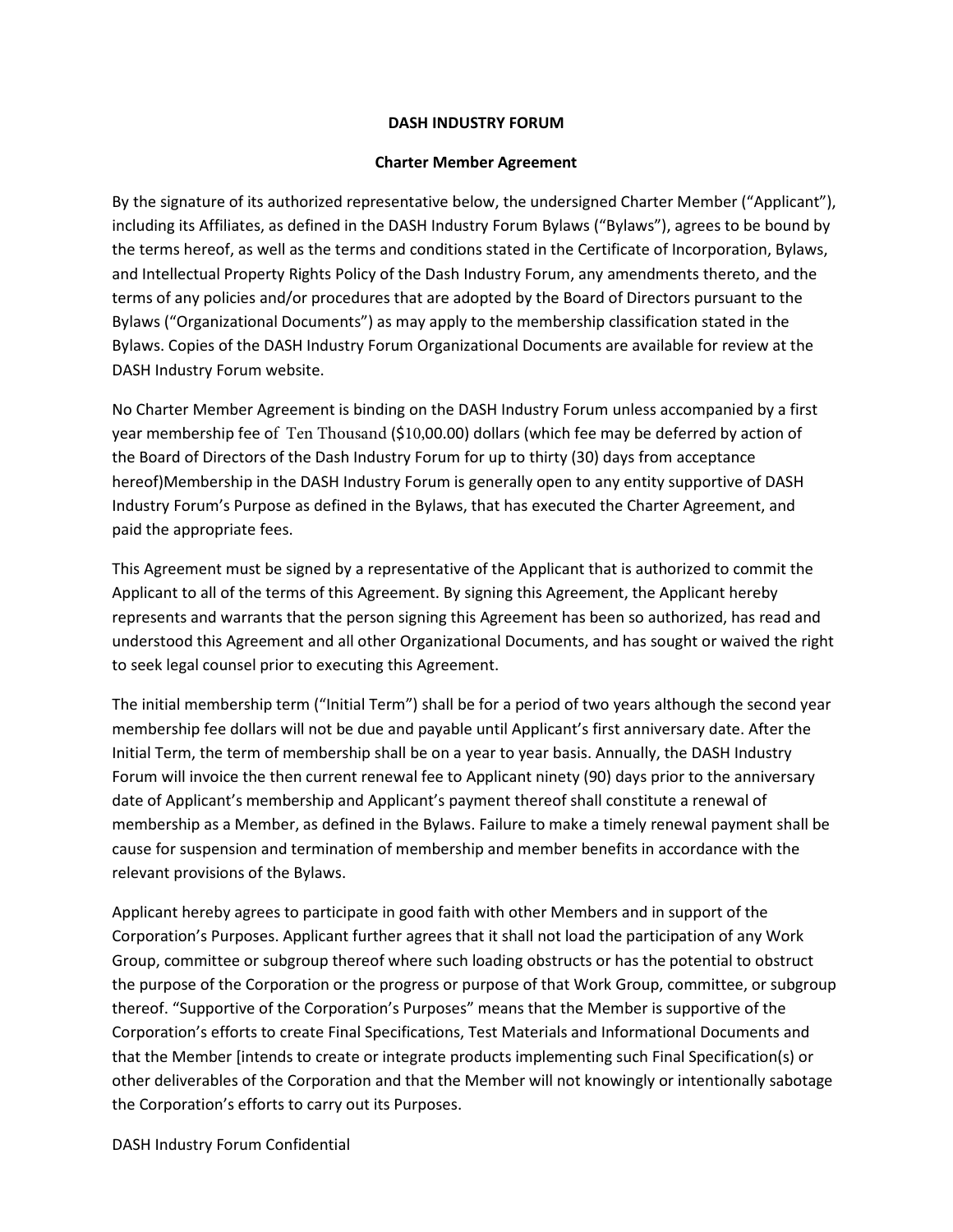This Agreement is entered into for the benefit of Applicant and the Corporation and not for the benefit of any third party. Similarly, Applicant agrees that it will not assert rights under any agreement between the Corporation and any other Member unless such agreement provides by its express terms that Applicant is an intended beneficiary of that agreement. Notwithstanding any contrary provision in this Agreement, the Applicant hereby acknowledges and agrees that each Member of the Corporation has a right under this Agreement, independent of any similar rights of the Corporation, to enforce against the Applicant, Applicant's obligations and agreements pursuant to the IPR Policy. Such rights include, but are not limited to, instituting a legal cause of action against the Applicant to compel such enforcement.

All notices required hereunder or under the Organizational Documents shall be in writing and sent to the Member's representative designated below at the address set forth below or to such addresses as such Member's representative may later specify by written notice to the Executive Director. If the Member's representative set forth below does not update his or her contact information then the Member waives any right to receive a notice that is sent to the wrong person or address provided such notice is sent to the address on record provided by the Member's representative.

NAME OF MEMBER'S REPRESENTATIVE

| DESIGNATED TO RECEIVE NOTICES: |  |
|--------------------------------|--|
| <b>ADDRESS</b>                 |  |
| EMAIL:                         |  |
| TELEPHONE NUMBER:              |  |

The undersigned agrees that once paid, all membership fees are nonrefundable for any reason, including termination of membership.

Any claim or dispute arising under or relating to this Charter Member Agreement shall be governed by the internal substantive laws of the State of Delaware, without regard to principles of conflict of laws.